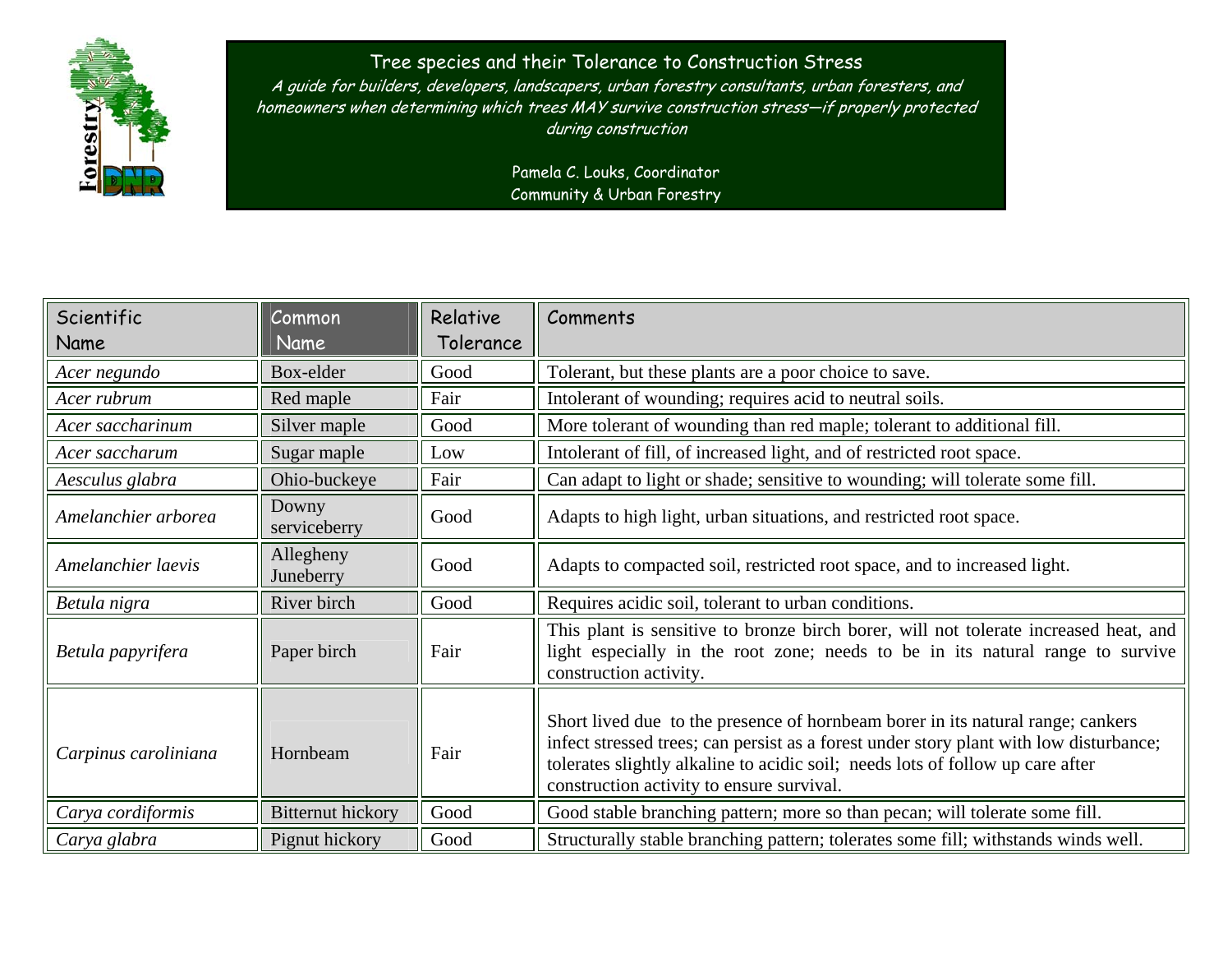| Scientific             | Common               | Relative             | Comments                                                                                                                                                                                                                                                 |
|------------------------|----------------------|----------------------|----------------------------------------------------------------------------------------------------------------------------------------------------------------------------------------------------------------------------------------------------------|
| Name                   | Name                 | Tolerance            |                                                                                                                                                                                                                                                          |
| Carya illinoensis      | Pecan                | Good                 | Co dominant leaders in open grown areas can be a problem making tree structurally<br>unstable; will tolerate some fill.                                                                                                                                  |
| Carya ovata            | Shagbark hickory     | Good                 | Excellent branch structure, tolerates fill; growth and wound closure rates are slow;<br>withstands wind well.                                                                                                                                            |
| Carya tomentosa        | Mockernut<br>hickory | Good                 | Withstands wind well; tolerates some fill.                                                                                                                                                                                                               |
| Catalpa speciosa       | Northern catalpa     | Good                 | Tolerant of wounding; very resistant to decay; tolerates disturbance.                                                                                                                                                                                    |
| Celtis occidentalis    | Hackberry            | Good                 | Tough tree tolerant of urban conditions, including restricted root space, alkaline<br>soils; tolerates some fill.                                                                                                                                        |
| Cercis canadensis      | Redbud               | Fair                 | Adapts to high alkaline soils; will not adapt to high or reflected light as a single<br>plant.                                                                                                                                                           |
| Cladrastis kentukea    | Yellow-Wood          | Low                  | Tree has thin bark, which gives it a low tolerance to physical injury and root zone<br>disturbance; sensitive to drought, compaction, canker, and Verticillium wilt.                                                                                     |
| Cornus florida         | Flowering<br>dogwood | Low                  | Forest understory plant that will not do well in sun; intolerant of disturbance.                                                                                                                                                                         |
| Crataegus crus-galli   | Cockspur-thorn       | Good                 | Adapts to high light; sensitive to wind throw if limbed up; tolerates some<br>disturbance.                                                                                                                                                               |
| Crataegus punctata     | Dotted hawthorn      | Good                 | Adapts to high light and urban situations; subject to wind throw; tolerates<br>disturbance.                                                                                                                                                              |
| Diospyros virginiana   | Persimmon            | Good                 | Tolerates poor soils and can adapt to low oxygen sites.                                                                                                                                                                                                  |
| Fagus grandifolia      | American beech       | Low                  | Maintain a protected root zone (PRZ) about two feet beyond the drip line. Mulch<br>over the root zone following construction may help. Tree is sensitive to increased<br>light; thin bark makes this tree sensitive to wounding and vulnerable to decay. |
| $*$ <i>Fraxinus</i>    | note Threat          | Emerald<br>Ash Borer | *Only save if trees are exceptionally healthy, located in a good spot away from<br>proposed construction activity, or have historical or sentimental significance.<br>Low tolerance to moisture change;                                                  |
| $*$ Fraxinus americana | White ash            | Fair                 | Sensitive to drought and confined soil spaces; low tolerance to pests unless in a<br>moist area                                                                                                                                                          |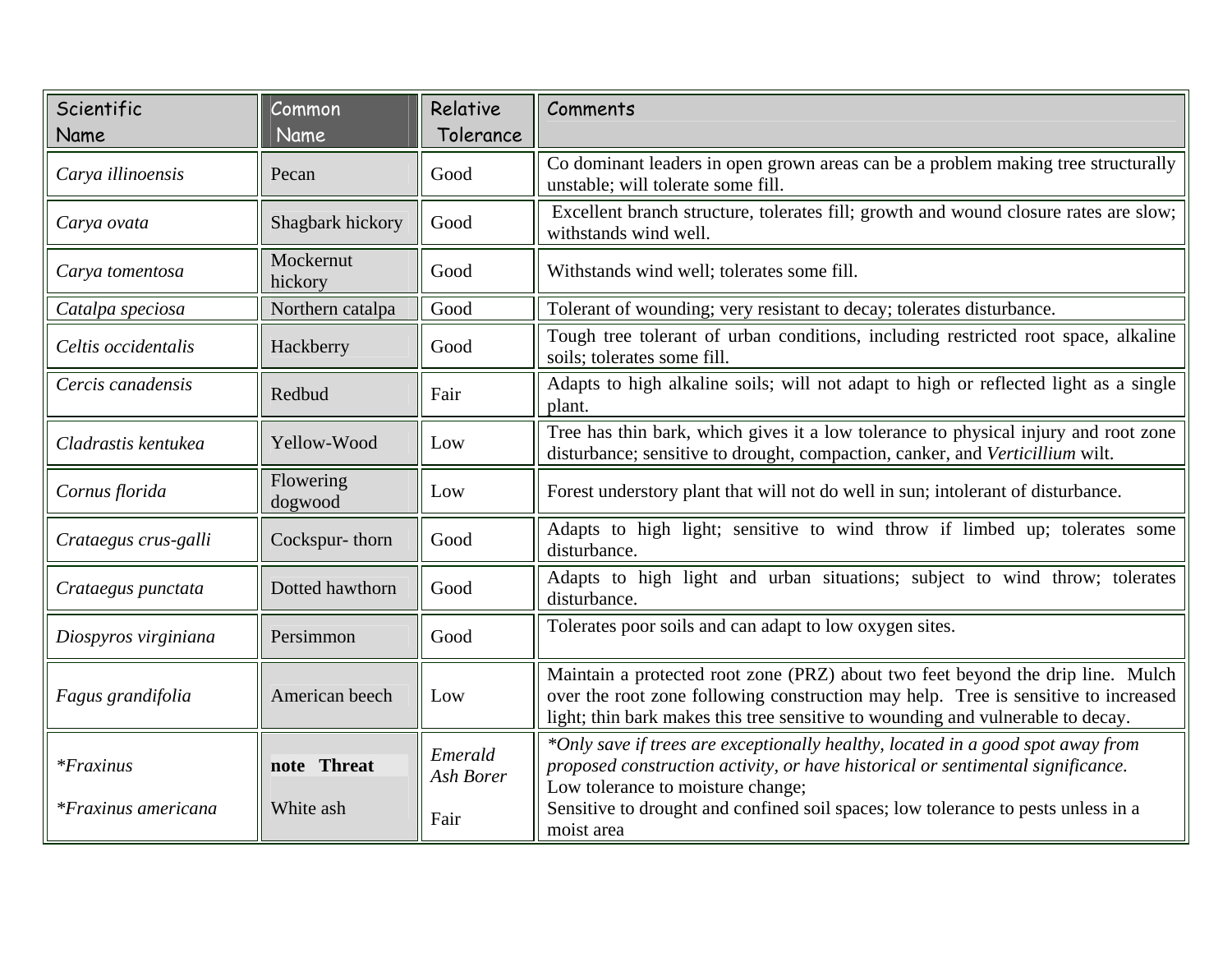| Scientific                     | Common                   | Relative  | Comments                                                                                                                                                                                       |
|--------------------------------|--------------------------|-----------|------------------------------------------------------------------------------------------------------------------------------------------------------------------------------------------------|
| Name                           | Name                     | Tolerance |                                                                                                                                                                                                |
| <i>*Fraxinus pennsylvanica</i> | Green ash                | Good      | May require protection from borers during reestablishment period; adapts to low<br>oxygen environments; has a good wound response; tolerates some fill and restricted<br>root zone.            |
| *Fraxinus quadrangulata        | Blue ash                 | Good      | Has good wound response.                                                                                                                                                                       |
| Ginkgo biloba                  | Ginkgo                   | Good      | Tolerant of urban conditions; tolerates restricted root space; introduced; not native.                                                                                                         |
| Gleditsia triacanthos          | Honey-locust             | Good      | Will adapt to high light in urban situations; sensitive to wounding when young;<br>somewhat resistant as an older plant; tolerates disturbance; thorns on seedling<br>grown plants an issue.   |
| Gymnocladus dioica             | Kentucky coffee-<br>tree | Good      | Adapts to high light and urban situations; bark is resistant to mechanical injury;<br>tolerates disturbance.                                                                                   |
| Juglans nigra                  | <b>Black walnut</b>      | Fair      | Requires good soil conditions in order to perform; under poor conditions, this plant<br>is severely stunted; walnuts can be a nuisance; contains juglone, a chemical toxic<br>too many plants. |
| Juniperus virginiana           | Eastern red cedar        | Good      | Can tolerate poor soils; salt and wound intolerant.                                                                                                                                            |
| Larix laricina                 | Tamarack                 | Fair      | Tolerates soil compaction and flooding.                                                                                                                                                        |
| Liquidambar styraciflua        | Sweet gum                | Good      | low oxygen, restricted root space, high light, and some fill;<br>Adapts to<br>reestablishment can be prolonged.                                                                                |
| Liriodendron tulipifera        | Tulip-tree               | Fair      | Sensitive to wounding; tolerant of soil compaction; intolerant of sterile soil<br>conditions.                                                                                                  |
| Maclura pomifera               | Osage-orange             | Good      | Tolerant of disturbance, high light, alkaline soil conditions, low oxygen<br>environments, mechanical damage, tolerates some fill.                                                             |
| Magnolia acuminata             | Cucumber-tree            | Fair      | Roots recover slowly from stress and injury; sensitive to drought and poor drainage,<br>and Verticillium wilt.                                                                                 |
| Malus coronaria                | Sweet crab               | Good      | Adapts to high light; disease prone, tolerant of wounding, tolerates some fill.                                                                                                                |
| Malus ioensis                  | Prairie crab             | Good      | Disease prone plant, which adapts to high light, tolerant of wounding.                                                                                                                         |
| Morus alba                     | White mulberry           | Good      | Tolerant of disturbance, tolerates some fill; introduced to IN; not native.                                                                                                                    |
| Morus rubra                    | Red mulberry             | Good      | Tolerant of disturbance,. of high reflected light, and some fill.                                                                                                                              |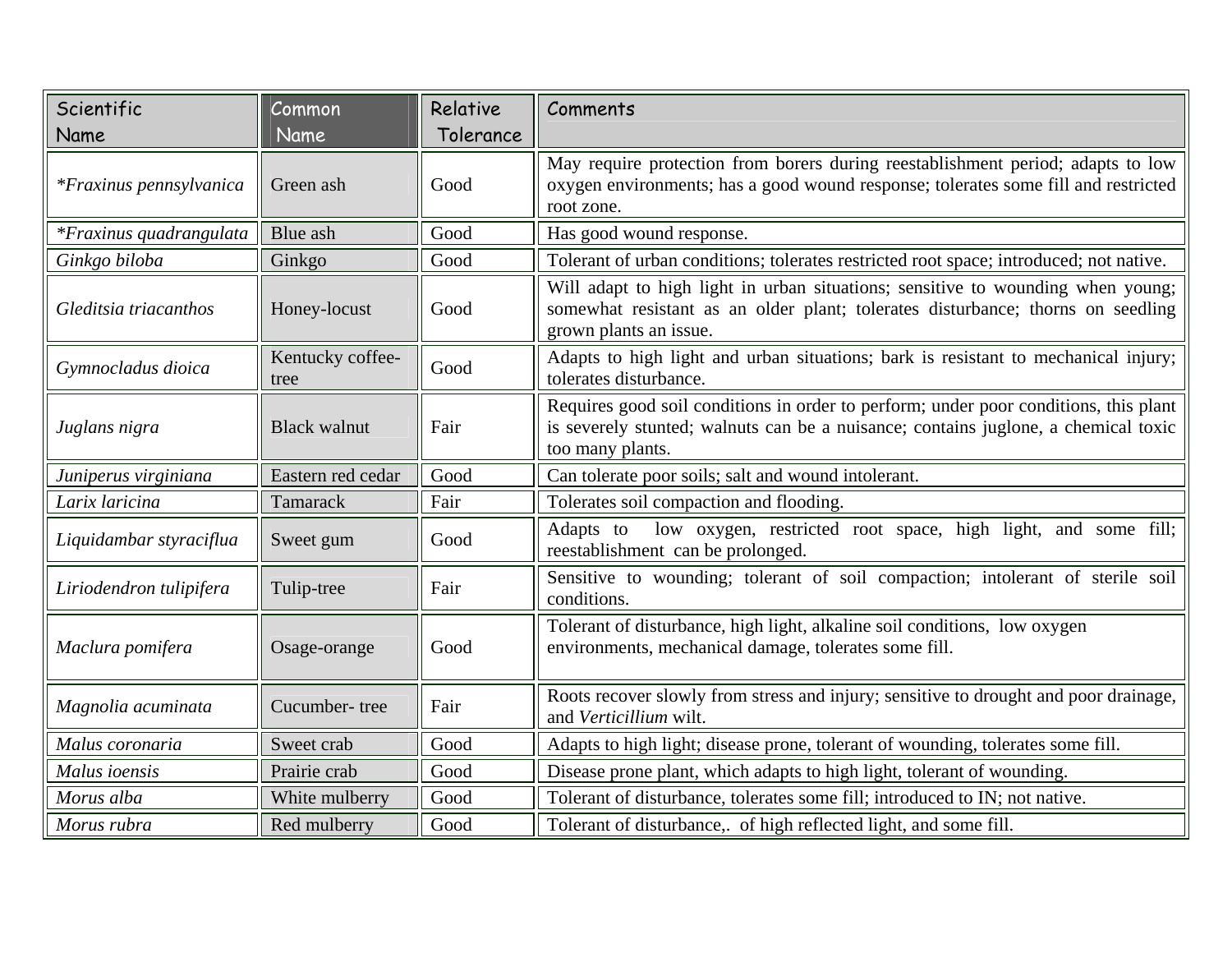| Scientific            | Common                | Relative  | Comments                                                                                                                                                 |
|-----------------------|-----------------------|-----------|----------------------------------------------------------------------------------------------------------------------------------------------------------|
| Name                  | Name                  | Tolerance |                                                                                                                                                          |
| Nyssa sylvatica       | Black-gum             | Good      | Adapts to urban situations, low oxygen; acid soil requiring plant.                                                                                       |
| Ostrya virginiana     | Hop-hornbeam          | Fair      | Life expectancy could be short due to hornbeam borer, could survive as a forest<br>understory plant with little disturbance and excellent follow-up car. |
| Oxydendrum arboreum   | Sourwood              | Fair      | Acid soil requiring plant; adapts to low oxygen sites; holds firm in strong winds.                                                                       |
| Paulownia tomentosa   | Royal paulownia       | Good      | Adapts to urban situations readily, tolerates disturbance, and spreads rapidly;<br>introduced; not native.                                               |
| Picea abies           | Norway spruce         | Good      | Susceptible to wind throw, which is increased with canopy raising; intolerant of<br>excessive root loss; introduced; not native.                         |
| Picea pungens         | Blue spruce           | Good      | Susceptible to wind throw which is increased with canopy raising; intolerant of<br>excessive root loss; introduced; not native                           |
| Pinus banksiana       | Jack-pine             | Good      | Tolerant of poor soil; tolerates some fill in sandy soils.                                                                                               |
| Pinus echinata        | Shortleaf pine        | Good      | Acid soil requiring pine; tolerant of wounding, and some fill; introduced; not<br>native.                                                                |
| Pinus nigra           | Austrian pine         | Good      | Tolerate some fill and wounding; introduced; not native.                                                                                                 |
| Pinus resinosa        | Red pine              | Good      | Tolerant of wounding; no tolerance of increased heat; introduced; not native                                                                             |
| Pinus strobus         | Eastern white<br>pine | Fair      | Intolerant of changes in soil moisture; requires moist well-drained soils; intolerant<br>of road salts.                                                  |
| Pinus sylvestris      | Scotch pine           | Good      | Intolerant of moisture level fluctuations; introduced; not native.                                                                                       |
| Pinus virginiana      | Virginia-pine         | Good      | Intolerant of alkaline soils; tolerant of very sterile soil conditions,. wounding., some<br>fill.                                                        |
| Platanus occidentalis | Sycamore              | Good      | Adapts to low oxygen sites.                                                                                                                              |
| Populus deltoides     | Cottonwood            | Good      | Tolerates urban conditions and some fill.                                                                                                                |
| Populus grandidentata | Big-toothed aspen     | Low       | Tolerant of poor soils.                                                                                                                                  |
| Prunus serotina       | Wild<br>black cherry  | Low       | Very young plants adaptive to altered environment while older plants often decline<br>over time following any disturbance.                               |
| Quercus alba          | White oak             | Low       | Current research indicates that this plant is very intolerant especially if roots are<br>compromised during construction.                                |
| Quercus bicolor       | Swamp white oak       | Good      | Alkaline soil tolerant, adapts to low oxygen sites, tolerates some fill.                                                                                 |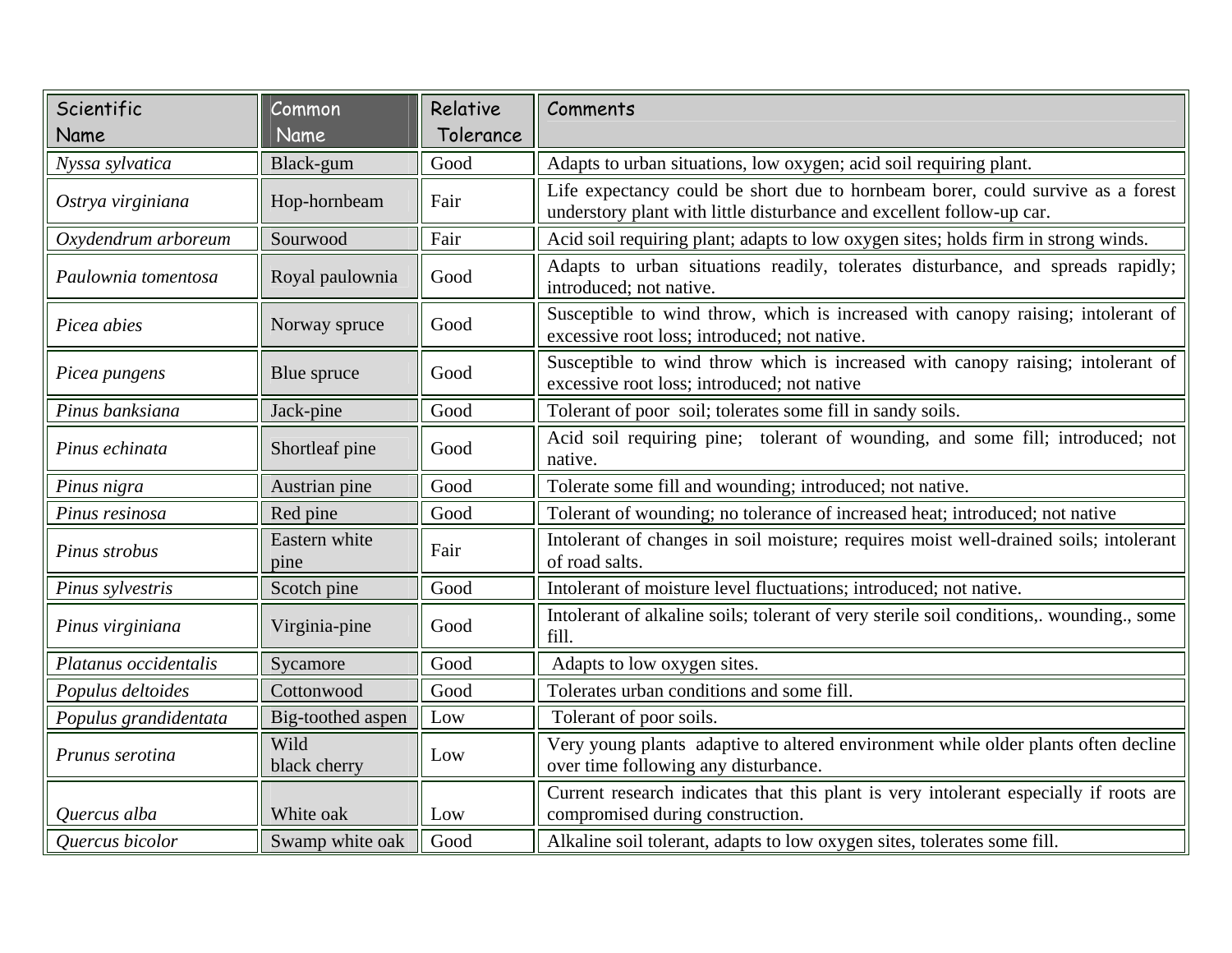| Scientific            | Common              | Relative  | Comments                                                                                                                                                                    |
|-----------------------|---------------------|-----------|-----------------------------------------------------------------------------------------------------------------------------------------------------------------------------|
| Name                  | Name                | Tolerance |                                                                                                                                                                             |
| Quercus coccinea      | Scarlet oak         | Fair      | Has more trouble adapting to a low oxygen environment than other oaks.                                                                                                      |
| Quercus imbricaria    | Shingle-oak         | Good      | Adapts to acid or neutral soils; shorter lived than the white oak group.                                                                                                    |
| Quercus macrocarpa    | Bur-oak             | Good      | Thick bark provides protection from fire and mechanical damage; tolerant of<br>alkaline soil; to low oxygen sites, and some fill.                                           |
| Quercus muehlenbergii | Chinquapin-oak      | Good      | Tolerates alkaline soil, and disturbance; tends to have an excellent branching<br>pattern.                                                                                  |
| Quercus palustris     | Pin-oak             | Good      | Adaptable to low oxygen; requires acid to neutral soils.                                                                                                                    |
| Quercus phellos       | Willow oak          | Good      | Requires acid soils, tolerates some fill.                                                                                                                                   |
| Quercus rubra         | Northern red oak    | Fair      | Shorter lived and less tolerant of disturbance than the white oak group.                                                                                                    |
| Quercus shumardii     | Shumard oak         | Good      | Tolerant and adapts to poor oxygen sites.                                                                                                                                   |
| Quercus stellata      | Post-oak            | Good      | Tolerant of poor soils, urban conditions, and mechanical injury.                                                                                                            |
| Quercus velutina      | Black-oak           | Fair      | Not tolerant to soil compaction; shorter lived than oaks in the white oak group.                                                                                            |
| Rhus typhina          | Staghorn-sumac      | Good      | Readily regenerates from root suckers forming large colonies after a disturbance.                                                                                           |
| Robinia pseudo-acacia | <b>Black locust</b> | Good      | Sensitivity to borer damage; tolerates some fill.                                                                                                                           |
| Salix babylonica      | Weeping willow      | Fair      | Cankering, due to disturbance can cause significant injury and/or death. Will<br>tolerate some fill; introduced; not native.                                                |
| Salix nigra           | <b>Black willow</b> | Good      | Tolerant of low oxygen levels; poor wound response can result in hollows in the<br>main stem and structural instability; will tolerate some fill.                           |
| Sassafras albidum     | <b>Sassafras</b>    | Good      | Root sucker generated plants can be killed with minimal root disturbance due to the<br>root distribution pattern; tolerant of sterile soils.                                |
| Taxodium distichum    | <b>Bald cypress</b> | Good      | Becomes chlorotic above pH 7.5; tolerates wet and compacted soil; can be<br>susceptible to twig blight, canker, and cypress moth when under stress; intolerant to<br>shade. |
| Thuja occidentalis    | Arborvitae          | Good      | Tolerates excess moisture if given time to adapt, wounding, and some fill. Often<br>found on rock outcrops where root disturbance can be fatal.                             |
| Tilia americana       | Basswood            | Low       | Mulching root zone will help to retain, but will decline over time.                                                                                                         |
| Tsuga canadensis      | Eastern hemlock     | Low       | Intolerant of fill , moisture extremes , compaction, and increased soil temperatures.                                                                                       |